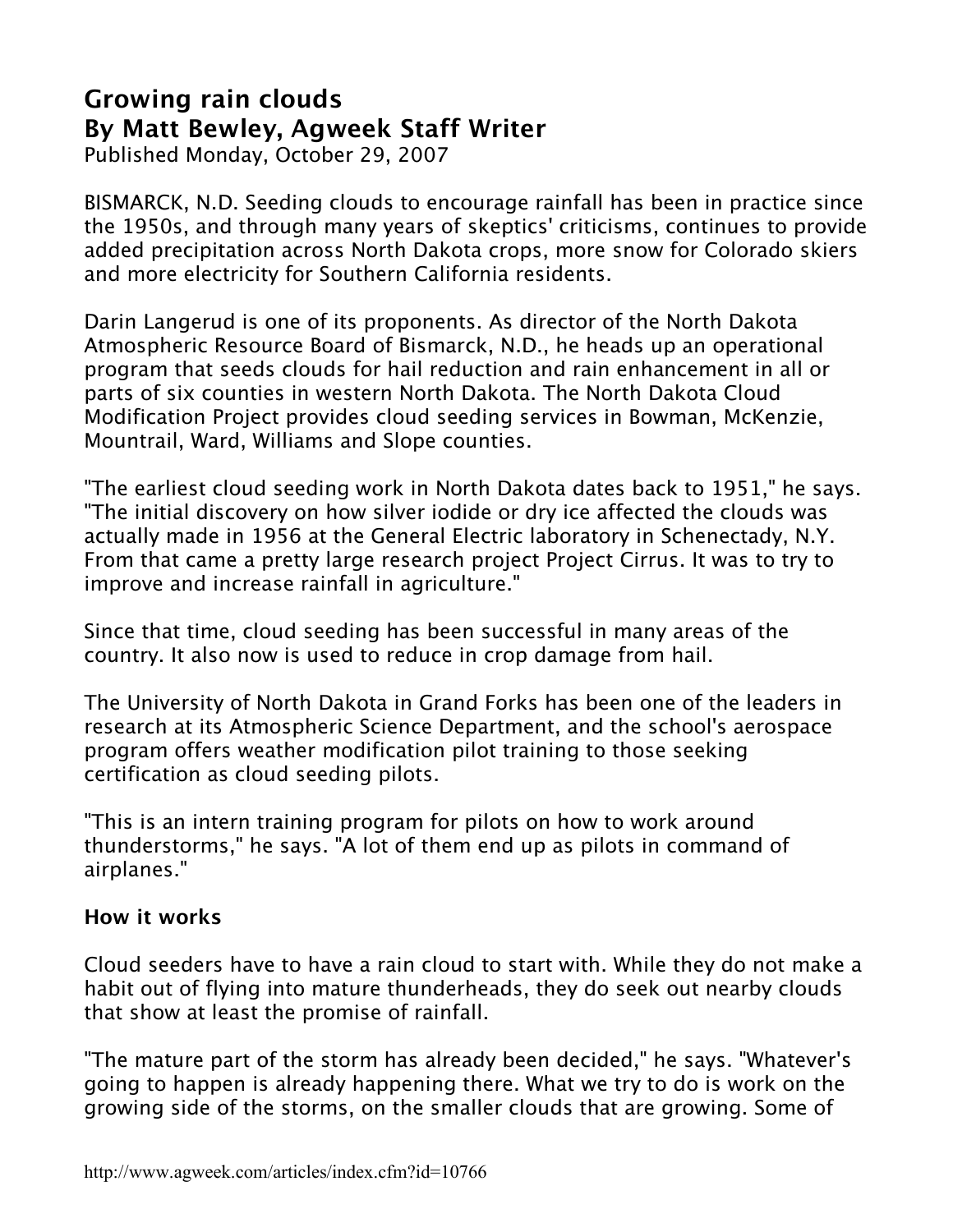them are going to become rain storms somewhere in the future, so if we can work on those, we can encourage them to produce rain earlier.

"We have a combustible chamber called a Lohse generator on each wingtip that each hold about eight gallons of silver iodide solution," he says. "Once you get the plane in the right place under the cloud, it starts up and from that combustion comes microscopic particles that go up into the cloud and attract water and create ice."

The particles that the airplanes put out are called ice nuclei. They are microscopic in size.

"We do have to have a cloud, a cumulus of some kind," Langerud says. "We actually seek out clouds that are already producing precipitation, attached to a larger thunderstorm."

Each seeding mission can be as short as a half-hour or much longer, while pilots attempt to chase down the right clouds and get into position to fire their seeding equipment.

"We fly straight and level underneath the cloud to test the updraft," Langerud says. "We can tell that by the vertical velocity indicator."

When the cloud starts to suck them up into it, they know they have the updraft needed to send up their silver iodide.

"It's interesting flying, no question about that," he says.

They also fly into storms at night.

"It is more difficult because you're not able to see what you're doing. It's a little bit more by feel."

Some of their planes do have on-board radar, and they remain in constant contact with the meteorologist at his radar screen, but it takes more than that.

"They can usually get them close to where they need to be, but once they get to the clouds themselves, the pilots have to do all the work to find the right area to be in. Lightening at night helps because while it flashes, they can see the structure of the clouds. A full moon is also extremely helpful."

Once in place directly beneath the right type of cloud, they release the silver iodide.